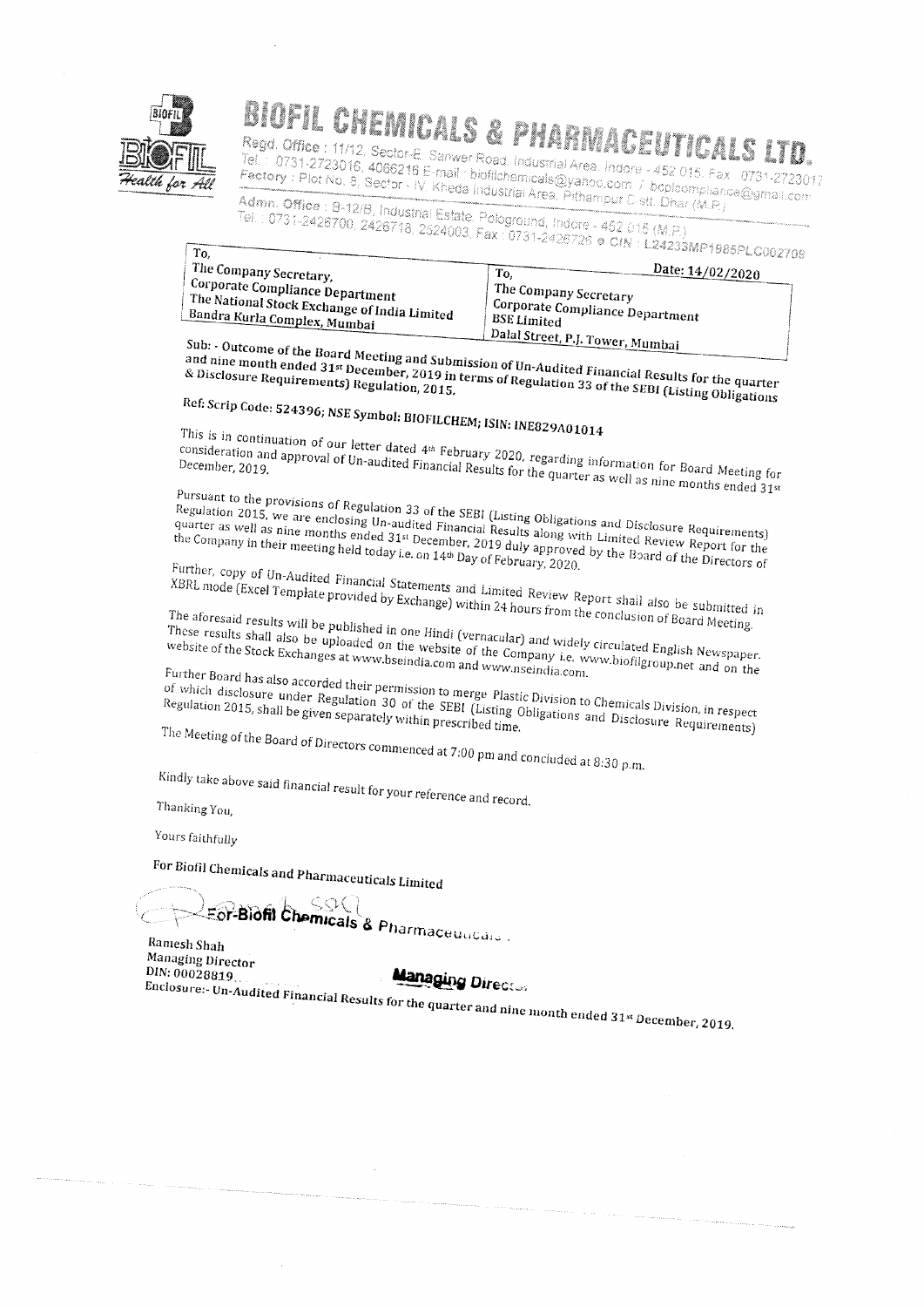### Biofil Chemicals and Pharmaceuticals Limited Reg. office: 11/12, Sector-'E' Sanwer Road, Industrial Area, Indore (M.P.) CIN L24233MP1985PLC002709 Email Id:hepleompliance@gmail.com website:- www.biofilgroup.net<br>Phone No. 0731-2426718, 2723016-17

 $\bar{z}$ 

# UNAUDITED FINANCIAL RESULTS FOR THE QUARTER AND NINE MONTH ENDED 31st December, 2019

|      |                                                                                                                                        |                                   | concentrate international Henrich 31st December, 2019 |                                             |         |                                                                            |                                                                        |                  | (Amount in Lakhs except EPS)                                              |                                                   |  |  |
|------|----------------------------------------------------------------------------------------------------------------------------------------|-----------------------------------|-------------------------------------------------------|---------------------------------------------|---------|----------------------------------------------------------------------------|------------------------------------------------------------------------|------------------|---------------------------------------------------------------------------|---------------------------------------------------|--|--|
|      |                                                                                                                                        |                                   |                                                       | Quarter Ended                               |         |                                                                            |                                                                        | Nine Month Ended |                                                                           |                                                   |  |  |
|      | Particulars                                                                                                                            | 3 months<br>ended<br>(31/12/2019) |                                                       | Preceding<br>3 months ended<br>(30/09/2019) |         | Corresponding<br>3 months ended<br>in the previous<br>year<br>(31/12/2018) | Year to date<br>figures for<br>current period<br>ended<br>(31/12/2019) |                  | Year to date<br>figures for the<br>previous year<br>ended<br>(31/12/2018) | Audited for<br>the year<br>ended March<br>31 2019 |  |  |
|      | Revenue from Operation                                                                                                                 | Un-audited                        |                                                       | Un-audited                                  |         | Un-audited                                                                 |                                                                        |                  |                                                                           |                                                   |  |  |
| П    | Other Income                                                                                                                           |                                   | 1275.20                                               |                                             | 1162.88 | 1429.402                                                                   | Un-audited                                                             | 2597.50          | Un-audited                                                                | Audited                                           |  |  |
| ш    | Total Revenue (I+II)                                                                                                                   |                                   | 8.86                                                  |                                             | 3.36    | 2.017                                                                      |                                                                        | 13.33            | 636.01                                                                    | 2312.85                                           |  |  |
|      |                                                                                                                                        |                                   | 1284.06                                               | 1166.24                                     |         | 1431.42                                                                    |                                                                        | 2610.83          |                                                                           | 3.66<br>10.12                                     |  |  |
| IV   | Expenses                                                                                                                               |                                   |                                                       |                                             |         |                                                                            |                                                                        |                  | 639.67                                                                    | 2322.98                                           |  |  |
|      | (a) Cost of materials consumed                                                                                                         |                                   |                                                       |                                             |         |                                                                            |                                                                        |                  |                                                                           |                                                   |  |  |
|      | (b) Purchases of stock-in-trade                                                                                                        |                                   | 83.75                                                 |                                             | 97.60   | 31.133                                                                     |                                                                        | 268.02           | 32.81                                                                     |                                                   |  |  |
|      | (c) Changes in inventories of finished goods, work-in-                                                                                 |                                   | 11.20                                                 | 2119.94                                     |         | 557.368                                                                    |                                                                        | 2156.17          | 1277.63                                                                   | 77.27                                             |  |  |
|      | progress and stock-in-trade                                                                                                            | 1,096.81                          |                                                       | (1,205.14)                                  |         | 758.010                                                                    |                                                                        |                  |                                                                           | 1904.95                                           |  |  |
|      | (d) Employee benefits expense                                                                                                          |                                   | 32.50                                                 | 21.46<br>3.27                               |         |                                                                            |                                                                        | (122.28)         | (798.14)                                                                  | 17.04                                             |  |  |
|      | (e) Finance Cost                                                                                                                       |                                   | 2.87                                                  |                                             |         | 20.907                                                                     | 72.93                                                                  |                  | 41.39                                                                     | 89.22                                             |  |  |
|      | (f) Depreciation and Amortisation Expense                                                                                              |                                   | 9.45                                                  |                                             |         | 3,880                                                                      |                                                                        | 9.73             | 7.79                                                                      | 16.03                                             |  |  |
|      | (g) Other expenses                                                                                                                     |                                   | 24.56                                                 |                                             | 9.45    | 7.440                                                                      |                                                                        | 28.03            | 14.60                                                                     | 36.51                                             |  |  |
|      | Total expenses (IV)                                                                                                                    | 1261.12                           |                                                       | 40.53                                       |         | 23.367                                                                     |                                                                        | 92.27            | 46.72                                                                     | 122.12                                            |  |  |
| V    | Profit (Loss) before exceptional items and tax (III-IV)                                                                                | 22.94                             |                                                       | 1087.11                                     |         | 1402.10                                                                    | 2504.87                                                                |                  | 622.79                                                                    | 2263.15                                           |  |  |
| vı   | <b>Exceptional Items</b>                                                                                                               |                                   |                                                       | 79.13                                       |         | 29.31                                                                      |                                                                        | 105.96           | 16.88                                                                     | 59.83                                             |  |  |
| VП   | Profit (Loss) before tax (V - VI)                                                                                                      |                                   | 0.00                                                  | 0.00                                        |         | 0.00                                                                       |                                                                        | 0.00             | 0.00                                                                      | 0.00                                              |  |  |
| VЩ   | Tax expense:                                                                                                                           | 22.94                             |                                                       | 79.13                                       |         | 29.31                                                                      | 105.96                                                                 |                  | 16.88                                                                     | 59.83                                             |  |  |
|      | (1) Current tax                                                                                                                        |                                   |                                                       |                                             |         |                                                                            |                                                                        |                  |                                                                           |                                                   |  |  |
|      | (2) Deferred tax Credit/(Charge)                                                                                                       | 0.00                              |                                                       | 0.00                                        |         | 0.00                                                                       |                                                                        | 0.00.            | 0.00                                                                      | 11.60                                             |  |  |
| IX   | Profit (Loss) for the period from continuing operation VII-                                                                            | 0.00                              |                                                       | 0,00                                        |         | 0.00                                                                       |                                                                        | 0.00             | 0.00                                                                      | 0.00                                              |  |  |
| X    | Profit (Loss) for the period for dis-continued operation                                                                               | 22.94                             |                                                       | 79.13                                       |         | 29.31                                                                      | 105.96                                                                 |                  | 16.88                                                                     | 48.23                                             |  |  |
| XI.  | Tax expenses of discontinued operation                                                                                                 | 0.00                              |                                                       | 0.00                                        |         | 0.00                                                                       | 0.00                                                                   |                  | 0.00                                                                      | 0.00                                              |  |  |
| XII  | Profit/(loss) from Discontinued operations (after tax) (X-                                                                             | 0.00                              |                                                       | 0.00                                        |         | 0.00                                                                       | 0.00                                                                   |                  | 0.00                                                                      | 0.00                                              |  |  |
| XIII | Profit (Loss) for the period (IX+XII)                                                                                                  | 0.00                              |                                                       | 0.00                                        |         | 0.00                                                                       | 0.00                                                                   |                  | 0.00                                                                      | 0.00                                              |  |  |
| XIV  | Other Comprehensive Income                                                                                                             | 22.94                             |                                                       | 79.13                                       |         | 29.31                                                                      | 105.96                                                                 |                  | 16.88                                                                     | 48.23                                             |  |  |
|      | A) (I) Items that will not be reclassified to Profit or Loss                                                                           | 0.00                              |                                                       | 0.00                                        |         | 0.00                                                                       | 0.00                                                                   |                  | 0.00                                                                      | 0.00                                              |  |  |
|      | (II) Income Tax relating to items that will not be reclassified<br>to Profit or Loss                                                   | 0.00                              |                                                       | 0.00                                        |         | 0.00                                                                       | 0.00                                                                   |                  | 0.00                                                                      | 0.00                                              |  |  |
|      | B) (i) Items that will be reclassified to Profit or Loss                                                                               |                                   |                                                       |                                             |         |                                                                            |                                                                        |                  |                                                                           |                                                   |  |  |
|      | (II) Income Tax relating to items that will be reclassified to<br>Profit or Loss                                                       | 0,00                              |                                                       | 0.00                                        |         | 0.00                                                                       | 0.00                                                                   |                  | 0.00                                                                      | 0.00                                              |  |  |
|      | Total Comprehensive Income for the period (XIII + XIV)<br>(Comprising Profit or Loss and other Comprehensive income<br>for the period) | 22.94                             |                                                       | 79.13                                       |         | 29.31                                                                      | 105.96                                                                 |                  | 16.88                                                                     | 48.23                                             |  |  |
| XVI  | Paid-Up equity share capital (face value of Rs 10/-each)                                                                               | 1627.38                           |                                                       | 1627.38                                     |         |                                                                            |                                                                        |                  |                                                                           |                                                   |  |  |
| ХVП  | Reserves (Excluding Revaluation Reserve)                                                                                               |                                   |                                                       |                                             |         | 1627.38                                                                    | 1627.38                                                                |                  | 1627.38                                                                   | 1627.38                                           |  |  |
|      | $\left\vert \text{XVIII}\right.\left\vert \text{Earpings per equity shares (for continuing operation):}\right.$                        |                                   |                                                       |                                             |         |                                                                            |                                                                        |                  |                                                                           | (638.63)                                          |  |  |
|      | $(1)$ Basic $(Rs)$                                                                                                                     |                                   |                                                       |                                             |         |                                                                            |                                                                        |                  |                                                                           |                                                   |  |  |
|      | (2) Diluted (Rs)                                                                                                                       | 0.14<br>0.14                      |                                                       | 0.49<br>0.49                                |         | 0.18                                                                       | 0.65                                                                   |                  | 0.10                                                                      | 0.30                                              |  |  |

ament SSK Emmergence of the maceuticals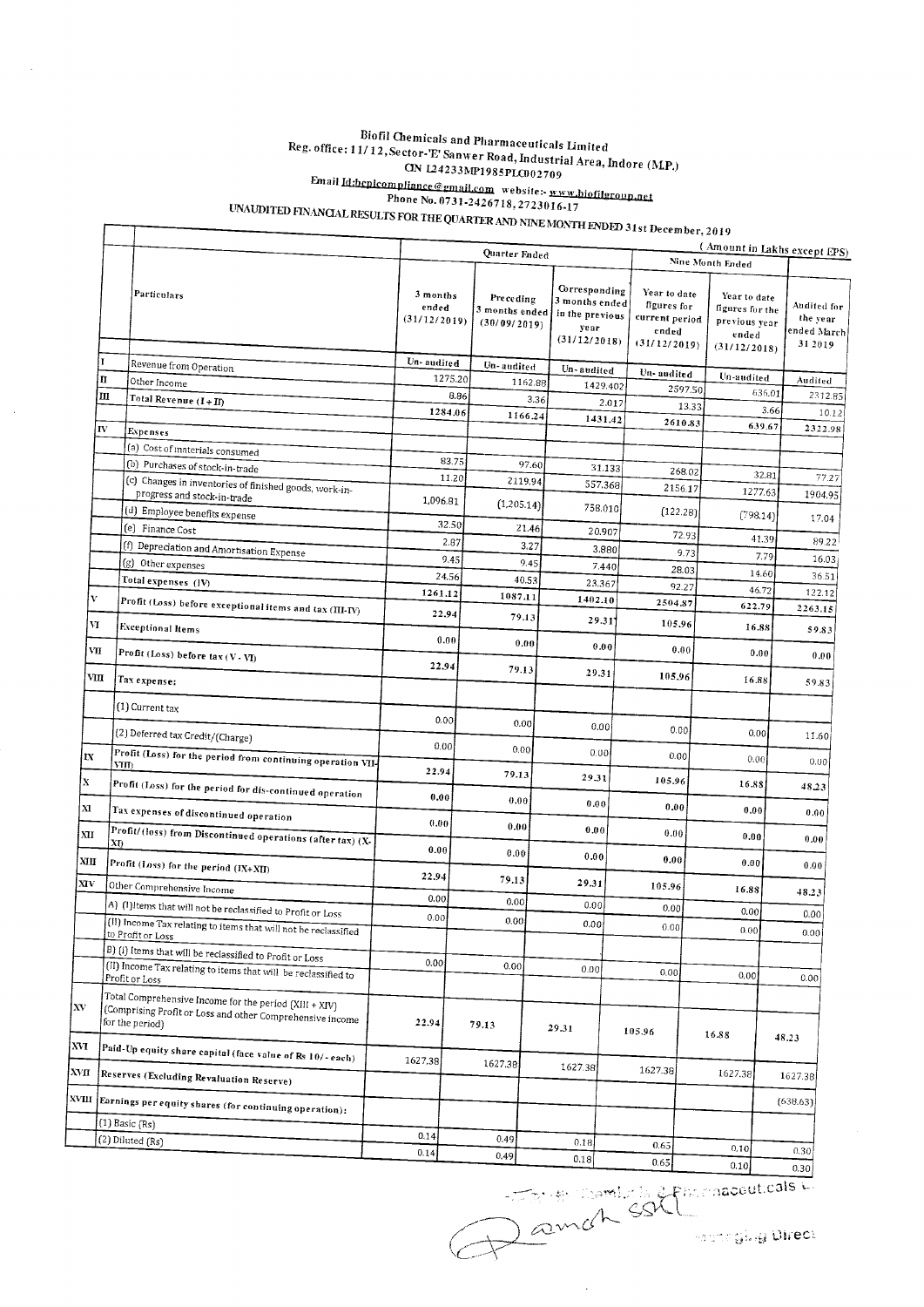1. The above unaudited results for the Quarter and nine month ended December 31, 2019 were reviewed and recommended by the Audit Committee and 2. The above unautional results for the Quarter and innermonal ended becember 31, 2019 were reviewed and recommended by the Hudit committee and approved by the Board of Directors in it's meeting held on 14th February, 2020 company in terms of Regulation 33 of the SEBI (Listing Obligations and Disclosure Requirements) Regulations, 2015. The Company's Management has exercised necessary due diligence to ensure that the financial results provide a true and fair view of its affairs.

2. The Company has reported segment wise information as per Accounting Standard (AS-17). The Operations of the company are conducted within India, there is no separate reportable geographical segment and the company reported the following business segments I. Pharma Product II. Chemicals Division

3. Plastic division did not carried out business activities during the last nine quarters, commencing from 1 st July 2017 and ending on 30th September 2019 resultant to which the division has minimum bearing expenses against zero income, which leads to the loss in plastic division further it would be every resultance at the division be merged to Chemical Division of the Company for smooth function and working of the Company as plastic division and feasible if said plastic division and resource it and process attended to the control of the Company. Further there is no implication on financial position of the Company if both the

4. This statement has been prepared in accordance with the Companies (Indian Accounting Standards) Rules, 2015 (Ind AS) prescribed under section 133 of the Companies Act, 2013 and other recognised accounting practices and policies to the extent applicable.

5. The figures of the previous period / year have been re-stated/re-grouped / re-arranged/reclassified and / or recasted wherever found necessary.

6. The aforesaid un-audited financial Results will be uploaded on the Company's website www.biofilgroup.net and will also be available on the websites of the Stock exchanges i.e. www.bseindia.com and www.nseindia.com for the benefit of shareholders and investors, 7. The Company has adotpted IND AS 116 "Leases" effective from 01.04.2019 and applied standard to its Leases.

Date: 14-Feb-2020 Place Indore

amch SS

FOR Biofil Chemicals & Pharmaceuticals Limited

**RAMESH SHAH** MANAGING DIRECTOR  $(DIN: 00028819)$ 

incol infinitie la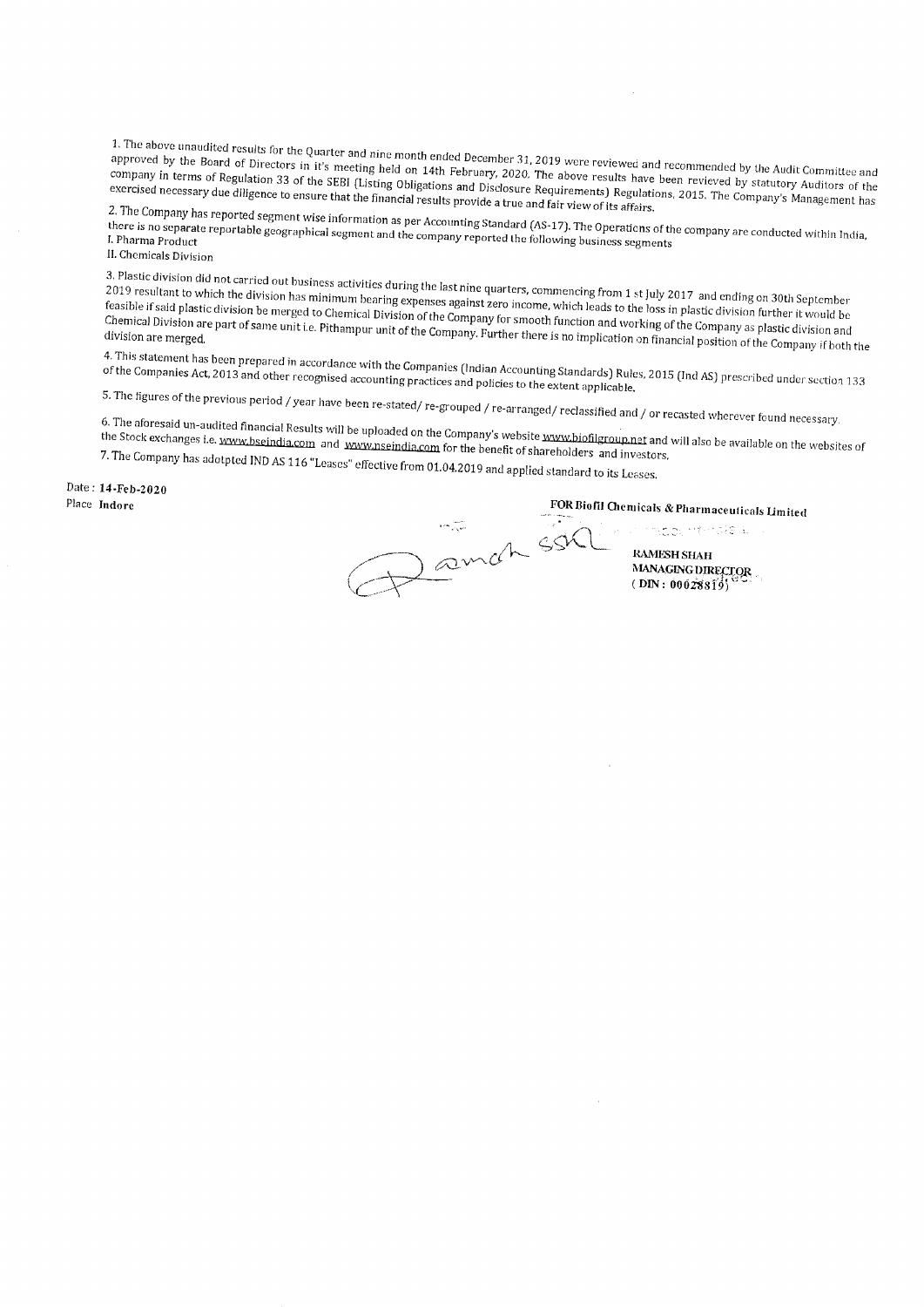### **Biofil Chemicals and Pharmaceuticals Limited**

11/12, Sector-'E' Sanwer Road, Industrial Area, Indore (M.P.)

CIN L24233MP1985PLC002709

Email Id:bcplcompliance@gmail.com website:- www.biofilgroup.net Phone No. 0731-2426718, 2723016-17

## Segmentwise Revenue, Results and Capital Employed for the quarter ended 31st Dec 2019

| S.No.          |                                                                        |            | Quarter Ended    |                      | (Amount in Lakhs) |                  |                  |            |
|----------------|------------------------------------------------------------------------|------------|------------------|----------------------|-------------------|------------------|------------------|------------|
|                | <b>Segment Revenue</b>                                                 | Dec 31,    | Sept 30,         |                      | Dec 31.           |                  | Nine Month Ended |            |
|                |                                                                        | 2019       | 2019             | 2018                 |                   | Dec 31,          | Dec 31.          | 31 March   |
|                | 1 Segment Revenue                                                      | Reviewed   | Reviewed         |                      | Reviewed          | 2019             | 2018             | 2019       |
|                | Pharma Unit                                                            | 30.09.2019 | $30 - 09 - 2019$ |                      | 30.09.2018        | Reviewed         | Reviewed         | Audited    |
|                | Chemicals Division                                                     | 1.148.23   |                  | 998.46               | 1,379.950         | 30.09.2019       | 30.09.2018       | 31.03.2019 |
|                | Plastic Division                                                       | 126.97     |                  | 164.42               | 49.452            | 2,202.28         | 998.462          | 2,110.13   |
|                | Other                                                                  | 0.00       |                  | 0.00                 | 0.000             | 395.22           | 164.421          | 202.73     |
|                | <b>Gross Turnover</b>                                                  | 7.29       |                  | 2.32                 | 2.017             |                  | 0.00<br>0.000    | 0.00       |
|                |                                                                        | 1,282,49   | 1,165.20         |                      | 1.431.42          | 10.72            | 2.320            | 7.98       |
| $\overline{c}$ | <b>Segment Results</b>                                                 |            |                  |                      |                   | 2,608.22         | 1,165.20         | 2,320.84   |
|                | Pharma Unit                                                            |            |                  |                      |                   |                  |                  |            |
|                | Chemicals Division                                                     | 22.47      |                  | 67.82                | 18.190            |                  |                  |            |
|                | Plastic Division                                                       | 1.77       |                  | 14.57                | 15.004            | 98.35            | 67.822           | 63.52      |
|                | Other                                                                  |            | (1.06)           |                      | 0.000             | 19.30            | 14.575           | 22.36      |
|                |                                                                        |            |                  |                      |                   | (4.63)           | (1.063)          | (3.69)     |
|                |                                                                        |            |                  |                      |                   | 0.00             | 0.00             | (8.45)     |
|                | Total Segment Profit Before Tax                                        | 24.24      | 81.33            |                      | 33.19             |                  |                  |            |
|                | Interest Income                                                        |            |                  |                      |                   | 113.02           | 81.33            | 73.72      |
|                | Interest Expenses                                                      | 1.57       |                  | 1.04                 |                   |                  |                  |            |
|                |                                                                        | 2.86       |                  | 3.25                 | 3.880             | 2.61             | 1.039            | 2.14       |
|                | Other Unallocable Income net of Expenditure<br>Profit Before Tax       |            |                  |                      |                   | 9.67             | 3.246            | 16.03      |
|                |                                                                        | 22.94      | 79.13            |                      | 29.31             |                  |                  |            |
|                |                                                                        |            |                  |                      |                   | 105.96           | 79.13            | 59.83      |
|                | Provision for current tax                                              | 0.00       | 0.00             |                      | 0.00              |                  |                  |            |
|                | Item Related Earlier Year<br>Profit After Tax                          | 0.00       | 0.00.            |                      |                   | 3.00             | 0.00             | 11.51      |
|                |                                                                        | 22.94      | 79.13            |                      | 0.00              | 0.00             | 0.00             | 0.09       |
| 3              |                                                                        |            |                  |                      | 29.31             | 105.96           | 79.13            | 48.23      |
|                | Capital Employed                                                       |            |                  |                      |                   |                  |                  |            |
|                | Segment Assets (A)                                                     |            |                  |                      |                   |                  |                  |            |
|                | Pharma Division                                                        | 3,440.20   | 3,424.07         |                      |                   |                  |                  |            |
|                | Chemicals Division<br>Plastic Division                                 | 1,170.88   | 1,073.39         | 2,378.705<br>914.368 |                   | 3,440.20         | 2,378.705        | 1,411.32   |
|                | Other                                                                  | 0.00       | 51.11            |                      | 60.450            | 1,176.88         | 914.368          | 958.88     |
|                | Total $(A)$                                                            |            |                  |                      |                   | 0.00             | 60.450           | 51.11      |
|                |                                                                        | 4,611.08   | 4,548.57         | 3,353.52             |                   |                  |                  |            |
|                | Segment Liabilities (B)                                                |            |                  |                      |                   | 4,611.08         | 3,353.52         | 2,421.30   |
|                | Pharma Division                                                        |            |                  |                      |                   |                  |                  |            |
|                | Chemicals Division                                                     | 2,753.52   | 2,762.38         | 1,815.785            |                   |                  |                  |            |
|                | Plastic Division                                                       | 337.43     | 175.91           | 35.651               |                   | 2,753.52         | 1,815.785        | 792.75     |
|                | Other                                                                  | 0.00       | 143.71           | 169.521              |                   | 337.43           | 35.651           | 98.00      |
|                | Total(B)                                                               |            |                  |                      |                   | 0.00             | 169.521          | 165.58     |
|                |                                                                        | 3,090.95   | 3,082.00         | 2,020.96             |                   | 0.90             | 0.00             |            |
|                |                                                                        |            |                  |                      |                   | 3,090.95         | 2,020.96         | 1,056.33   |
|                | <b>Total Capital Employed (Segment Assets-</b><br>Segment Liabilities) |            |                  |                      |                   |                  |                  |            |
|                | Pharma Division                                                        |            |                  |                      |                   |                  |                  |            |
|                | Chemicals Division                                                     | 686.67     | 661.69           | 562.92               |                   |                  |                  |            |
|                | Plastic Division                                                       | 833.45     | 897.48           | 878.72               |                   | 686.67<br>833.45 | 562.92           | 618.56     |
|                | Other                                                                  | 0.00       | (92.60)          | (109.07)             |                   |                  | 878.72           | 860.88     |
|                | Total Capital Employed (Segment Assets-                                | 0.00       | 0.00             | 0.00                 |                   | 0.00             | (109.07)         | (114.48)   |
|                | <b>Segment Liabilities</b> )                                           | 1.520.12   | 1,466.57         | 1,332.57             |                   | 0.00             | 0.00             | 0.00       |
|                |                                                                        |            |                  |                      |                   | 1,520.12         | 1.332.57         | 1,364.97   |

Plastic division did not carried out business activities during the last nine quarters, commencing from 1 st July 2017 and ending on These current into the correction on charmed accretive anting the morning parties of communities to the correction of the loss in 30th September 2019 resultant to which the division has minimum bearing expenses against zer plastic division further it would be feasible if said plastic division be merged to Chemical Division of the Company for smooth Fraste devision in the terroris of reasons it saw prayer arrived be merged to succident frequency of the company tor smooth renced in a working or the company as plastic arrangement chromatic present are parvers same and the Francisco<br>Company, Further there is no implication on financial position of the Company if both the division are merged.F company relations the control of improvement of measurement produced a comparison, Plastic Division figures has been shown separately.

DATE:  $14-02-2020$ PLACE: INDORE

FOR Biofil Cromique & Pharmaceuticals Limited

Pench ः<br>‴‴ीतात kaat:

**RAMESH SHAH MANAGING DIRECTOR**  $(DIN: 00028819)$